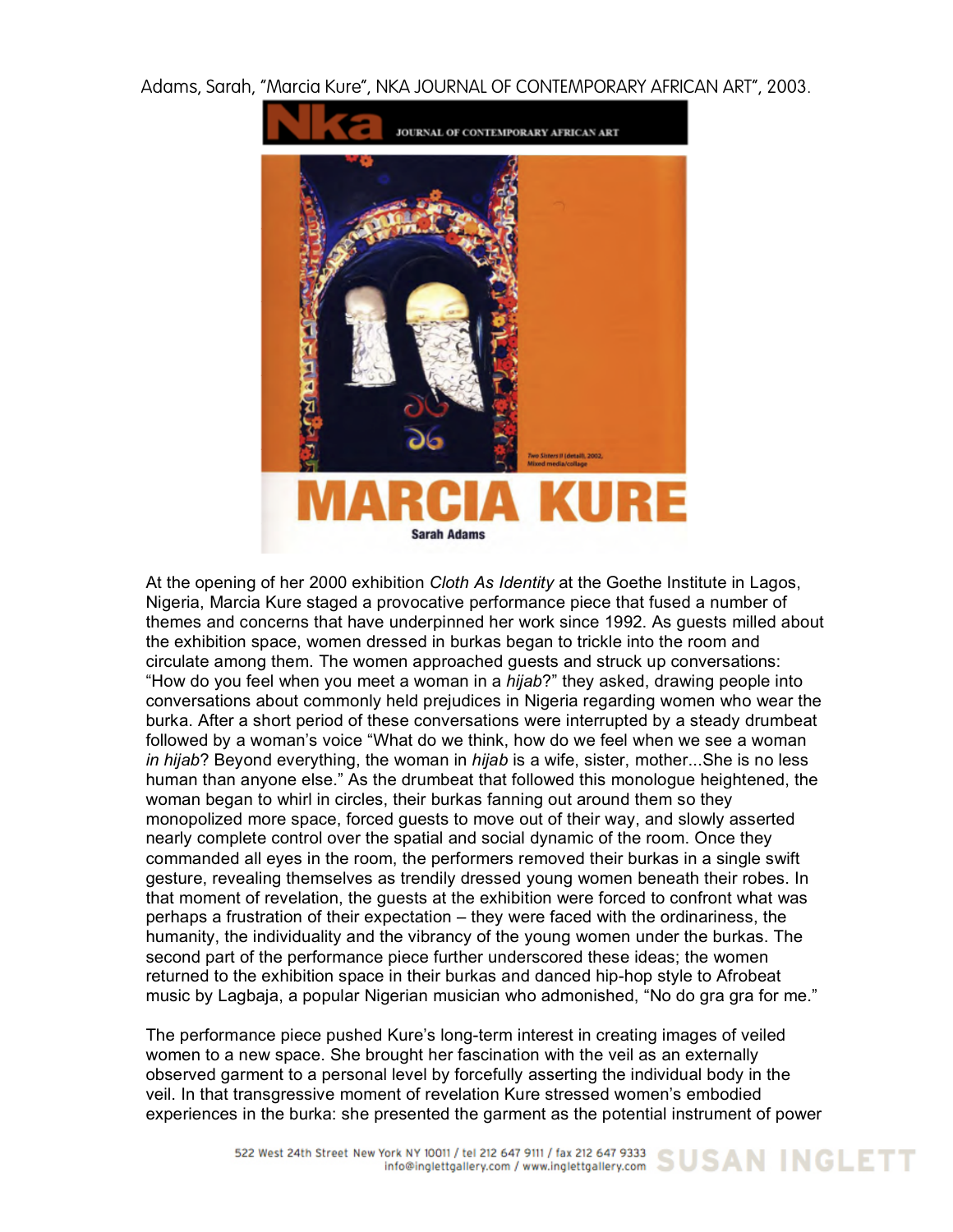and choice, not an imposition.

I have found a striking resonance between the development of Kure's works on veiled women in Nigeria and the development of my research on theoretical models used to analyze the body and personal adornment. My continued interest in body theory is rooted in my study of Igbo women's body and mural painting in southeastern Nigeria. As I surveyed some of the more theoretical frameworks used to interpret personal adornment, I was surprised to find the early 17th century French philosopher Rene Descartes, who asserted an absolute dichotomy between mind and body, continues to have profound impact on all on all aspects of body theory. Body theory continues to shake out into the body or mind focused models – the two approaches are not often used in combination. I have suggested elsewhere that approaches focused only on the body and its perceived semiotics frame the body as passive, observed, simply receiving culturally derived adornment. In contrast, the application of theoretical approaches focused on the embodiment (such as Bourdieu and Connerton), to this same material replaces the mind in the body, frames the body as active, and restores agency to the wearer. In embodied models, the body does not just passively receive cultural inscription, it actively creates culture through bodily performances of adornment. I have started to use a combination of these approaches in my work as a way to enrich analysis and collapse the Cartesian mind/body binary I confronted in my search of useful theoretical models.

The trajectory of my research on body theory – moving from external appraisal and analysis to the embodiment and person agency – is echoed in the evolution of the recurring theme of the veiled woman in Marcia Kure's work. Kure's early images of the veiled woman focus on the external aesthetic appraisal, on depictions of the burka as a garment and end in itself. These works express a constellation of meanings derived solely through Kure's visual analysis of the garment as a Christian minority in a predominantly Muslim Northern Nigeria. When Kure moved beyond pure visual analysis to actually interviewing veiled women, soliciting their stories and even donning the burka herself, she pushed her works on the theme of veiled women into a new, embodied space. She moved beyond representations of the burka as fabric enclosing a void, to visual explorations of the individual identities and agency of women in the burka.

*Purdah*, from 1992, is Kure's first image of the veiled woman. As a young woman who was born in 1970 in Kano but had lived in most regions of Nigeria, Kure had long observed and taken an interest in veiled women, seeing them as somehow "mysterious" and "unreachable." This first image, a record of Kure's initial curiosity and observation, demonstrates her absorption with the fabric of the burka itself. In *Purdah*, Kure depicts a restrictive, bright orange garment that wraps tightly around the body and frames a shadowy void rather than a face, rendering the woman remote and anonymous. The slightly angular lines that frame this absence are restated in the geometric green halo that hovers over the figure's head. In this early piece, Kure's interest in the veil itself clearly eclipses interest in the woman in the garment.

Kure's focus on the veil as a garment in this work can be traced to a parallel interest in textiles that spans her oeuvre, from her studies at University of Nigera Nsukka (1987 – 1994) to the present. In 1997 she created works from sections of misprinted Nigerian factory cloth. She was intrigued by transformations over time in the meaning and value of this cloth, which up until the 80's and 90's became fashionable because it was seen as "original" and rare. Kure noted, "When people admire this cloth and ask where you bought it, you can simply say 'misprint,' which also means, 'you cannot get this.'" When she installed selected sections of these misprinted textiles in a gallery setting, the resulting work was powerfully engaged with a wide range of issues, from the idea of the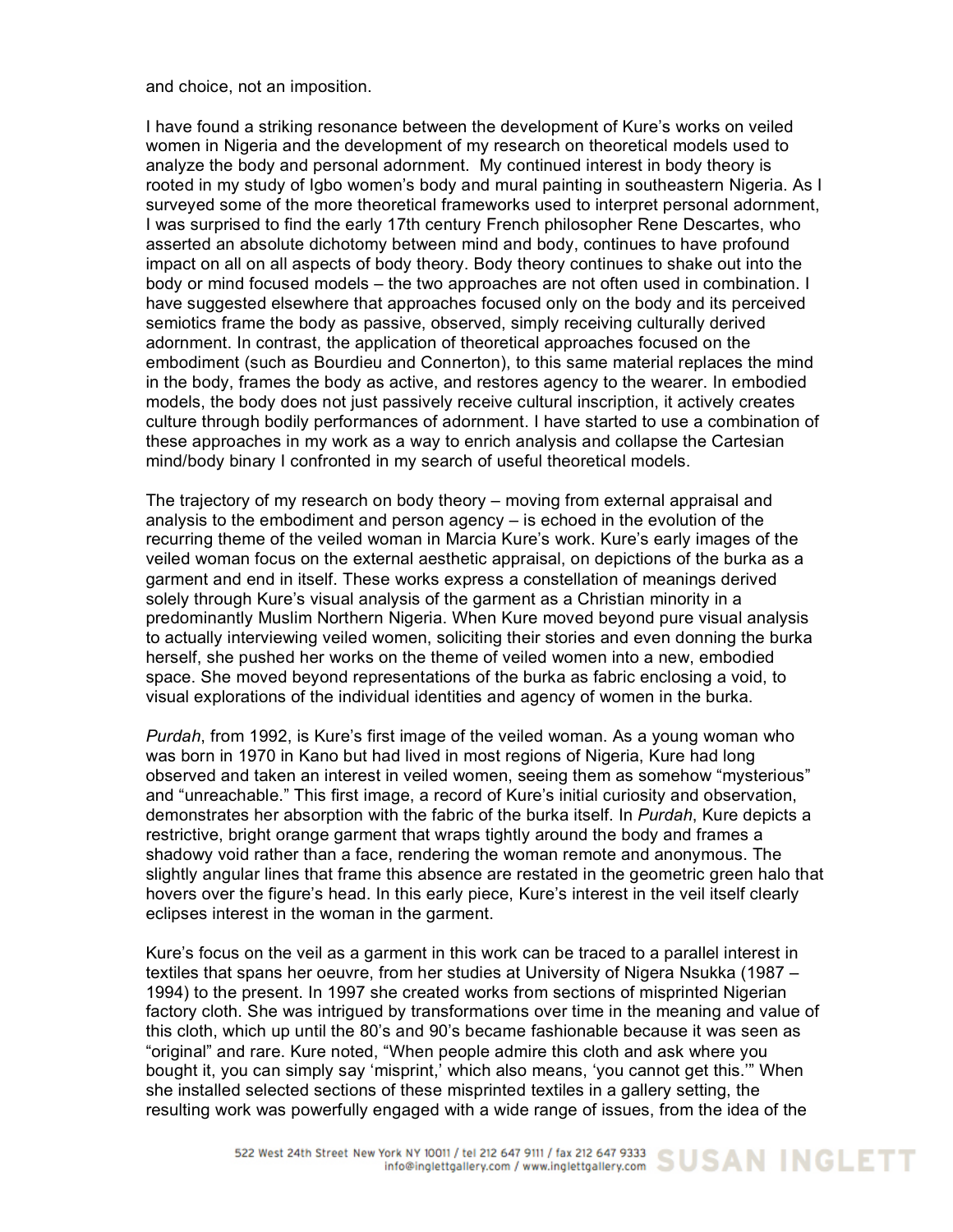"ready-made" to the notion of the "original." The works also played with the constructed dichotomies between "traditional"/ apprentice trained artists/ craft and "contemporary"/ studio artists / art.

*Purdah* is also an early example of Kure's interest in the current and historical relationship between gender and power in Nigeria:

In traditional African societies prior to the advent of Islamic or western colonialism, women held significant roles...But then the twin processes of Islamization and Western colonialism, with their onslaught against traditional institutions in much of Africa, engendered a systematic erosion of the women's role and status... The women series, which perhaps in the high point of my present inquiry into the question of gender and power relations, is an attempt to propose recovery of the lost power.

The Woman Series demonstrates Kure's mastery of drawing – the sweeping lines arc and layer over one another and dark, heavily worked areas give way to swaths of clean white paper. There is a tremendous sense of passion, energy, and spontaneity in both scale and line. The series alludes to themes of masking, concealment and power through the repeated motif of the Bamana ci wara mask and the image of the veiled woman, ideas that are clearly compelling and yet still somewhat ambiguous in nature for the artist. In this later images of the woman's head and frames a thin slip of blank white space, an absence that is underscored by a similarity bare section that cuts through the background of the composition.

Two earlier works, *Seeking Lost Power I* and *Seeking Lost Power IV*, both from 1996, address some of the same issues Kure explored in the *Woman Series*. The works depict women wearing deep burgundy burkas, but again Kure stops short when it comes to putting a face on her observations. In one image the woman's face is a white void that narrows at the chin and extends over her chest in a slender white crack that slashes through the heaviness of the richly colored robe. A faint, narrow band outlines the edge of a cloth that frames the woman's eyes, but Kure leaves this framed area blank. In *Seeking Lost Power IV* the eyes are not even suggested, as this is an image of a veiled woman fleeing from a threat. As a part of the Christian minority from Northern Nigeria, Kure has often been witness to periodic violence between Muslims and Christians, and this work references those ongoing tensions. Kure's interest in textiles comes through at two levels in these works – through the depictions of the burka and the subtly complex background where *adinkra* symbols jostle along side patterns found on *ukara* cloth, creating muted allusions to power, secrecy, and mourning.

In her 1997 piece Woman Thinking II, Kure invokes the burka with exquisitely ethereal lines that wrap themselves around a suggested body like wisps of smoke. Repeated arabesque scrolls to the right of the woman's head infuse the work with a playful motion that is countered and measured by the vaguely ominous slip of dark shading over the woman's eyes. As the image of the veiled woman from the Woman Series, Kure emphasizes the vacancy over the eyes by echoing the swath of dark gray in the shadowy area that presses in from the left.

The visual shift in Kure's images of veiled women after 1998 is linked to interviews she conducted from 1999 through 2000 with women in Zaria. As a result of these interviews, Kure depended her understanding of the burka and moved her project on this theme to a new space. She remembers that the first woman she interviewed forced her to reevaluate many of her ideas that were based on her earlier perceptions.